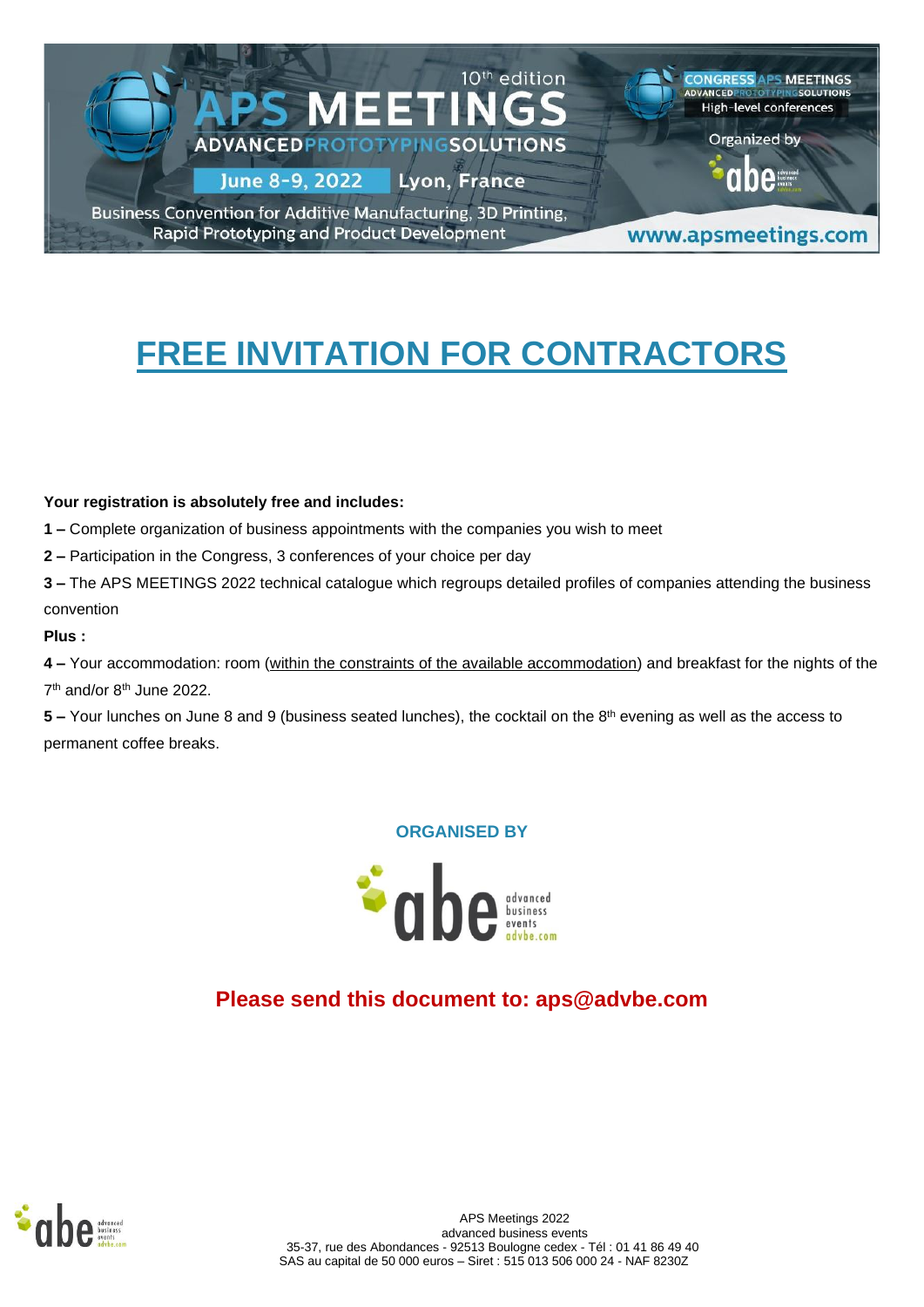### **COMPANY PRESENTATION**

| Full Address: |  |  |  |
|---------------|--|--|--|
|               |  |  |  |
|               |  |  |  |
|               |  |  |  |

### **FIGURES**

Number of employees: ❑ 1 - 9 ❑ 10 - 49 ❑ 50 – 249 ❑ 250 – 499 ❑ 500 – 999 ❑ 1000 – 2999 ❑ 3000 – 5000 ❑ > 5000

Turnover (in millions of Euros): ❑ < 100 K€ ❑ 100 K€ - 750 K€ ❑ 750 K€ - 2 M€ ❑ 2 M€ - 10 M€ ❑ 10M€ - 50 M€ ❑ 50 M€ - 150 M€ ❑ 150 M€ - 750 M€ ❑ > 750 M€

### **PARTICIPANT N°1**

| Position: | :……………………………………………………………………………Direct Line: …………………………………………………………………… |
|-----------|-----------------------------------------------------------------------|
|           |                                                                       |

E-mail: ……………………………………………………………..…..…… Mobile (for administration only):

# **PARTICIPANT N°2**

### **PARTICIPANT N°3**

| Position: |  |
|-----------|--|

### E-mail: ……………………………………………………………..…..…… Mobile (for administration only): ……………………………………….

### **PARTICIPANT N°4**

# **Person in charge of this registration (if different from participant n°1)**

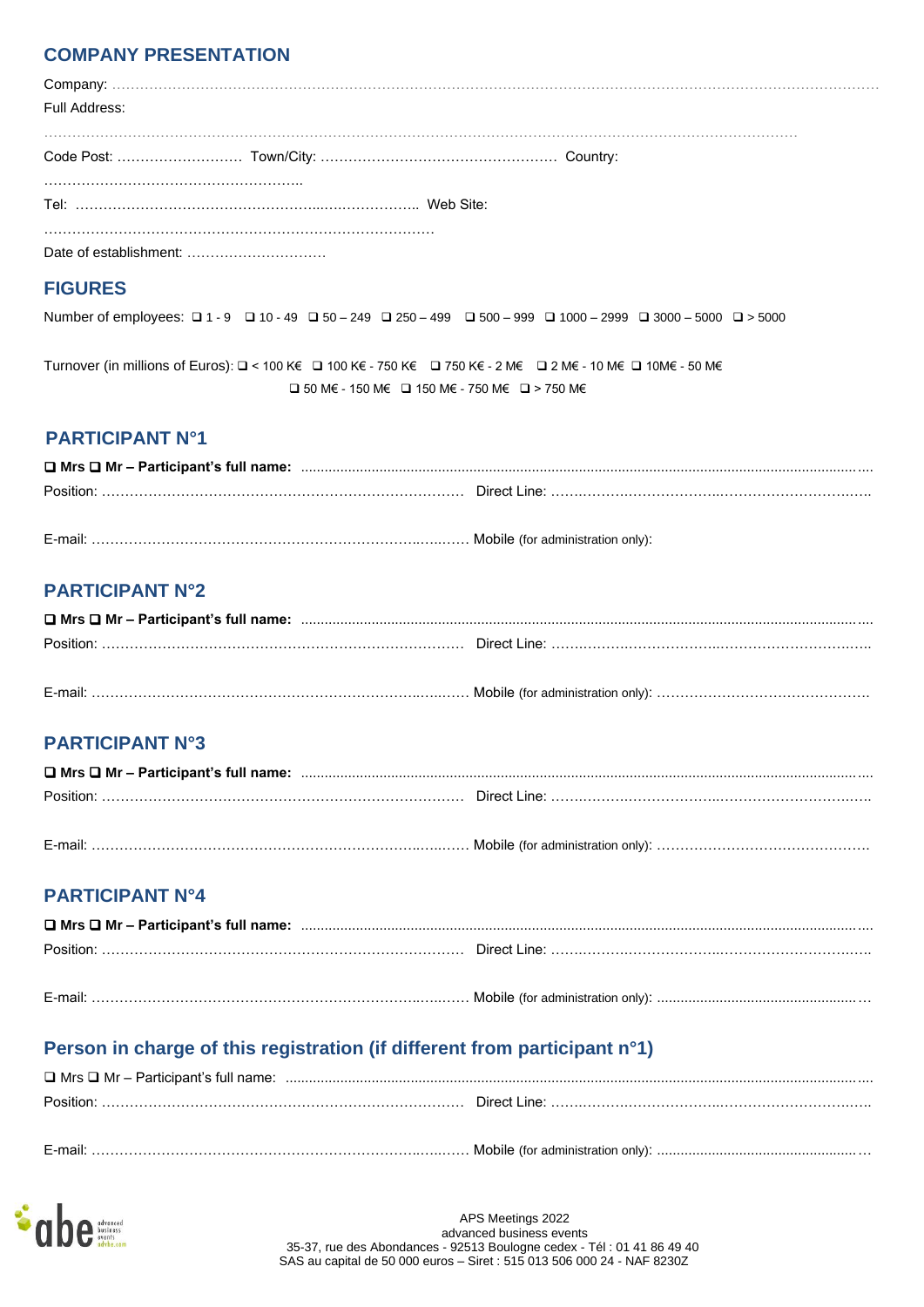## **MAIN ACTIVITY**

# **SECONDARY ACTIVITY (IES)**

### **APPLICATION SECTORS**

- Aeronautical
- $\Box$  Home furnishing
- $\Box$  Architecture
- $\Box$  Defence
- $\Box$  Automotive
- □ Consumer Goods
- $\Box$  Chemistry
- 
- Rail Manufacturing  $\Box$  Shipbuilding
- □ Electric / Electronic
- **u** Household Electrical
- $\Box$  Packaging
- Industrial Equipment
- □ Luxury Goods
- $\Box$  Mechanical
- $\Box$  Medical Devices
- $\Box$  Engine
- $\Box$  Nuclear
- $\Box$  Tools
- $\Box$  Robotics  $\Box$  Spatial
- **REASON(S) FOR PARTICIPATION**
- $\Box$  Searching for new suppliers
- Process research or adaptation
- $\Box$  Searching for equipment
- □ Product development
- $\Box$  Technological watch
- $\Box$  Discovering additive manufacturing
- $\Box$  Others :

### **APPLICATIONS AND PROJECTS**

### TECHNOLGIES / PRODUCTS / SERVICES SOUGHT FOR

### What kind of part(s) are you looking for:

□ Plastic □ Metallic □ Composite □ Ceramic □ Nvlon □ Rubber □ Paper □ Sand □ Glass □ Resin

 $\Box$  Electronic  $\Box$  Mechanical

- $\Box$  Mechanical assemblies and/or subassemblies
- $\Box$  Electronic assemblies and/or subassemblies
- $\Box$  Electromechanical assemblies and/or subassemblies
- $\Box$  Complex shapes



APS Meetings 2022 advanced business events 35-37, rue des Abondances - 92513 Boulogne cedex - Tél : 01 41 86 49 40 SAS au capital de 50 000 euros - Siret : 515 013 506 000 24 - NAF 8230Z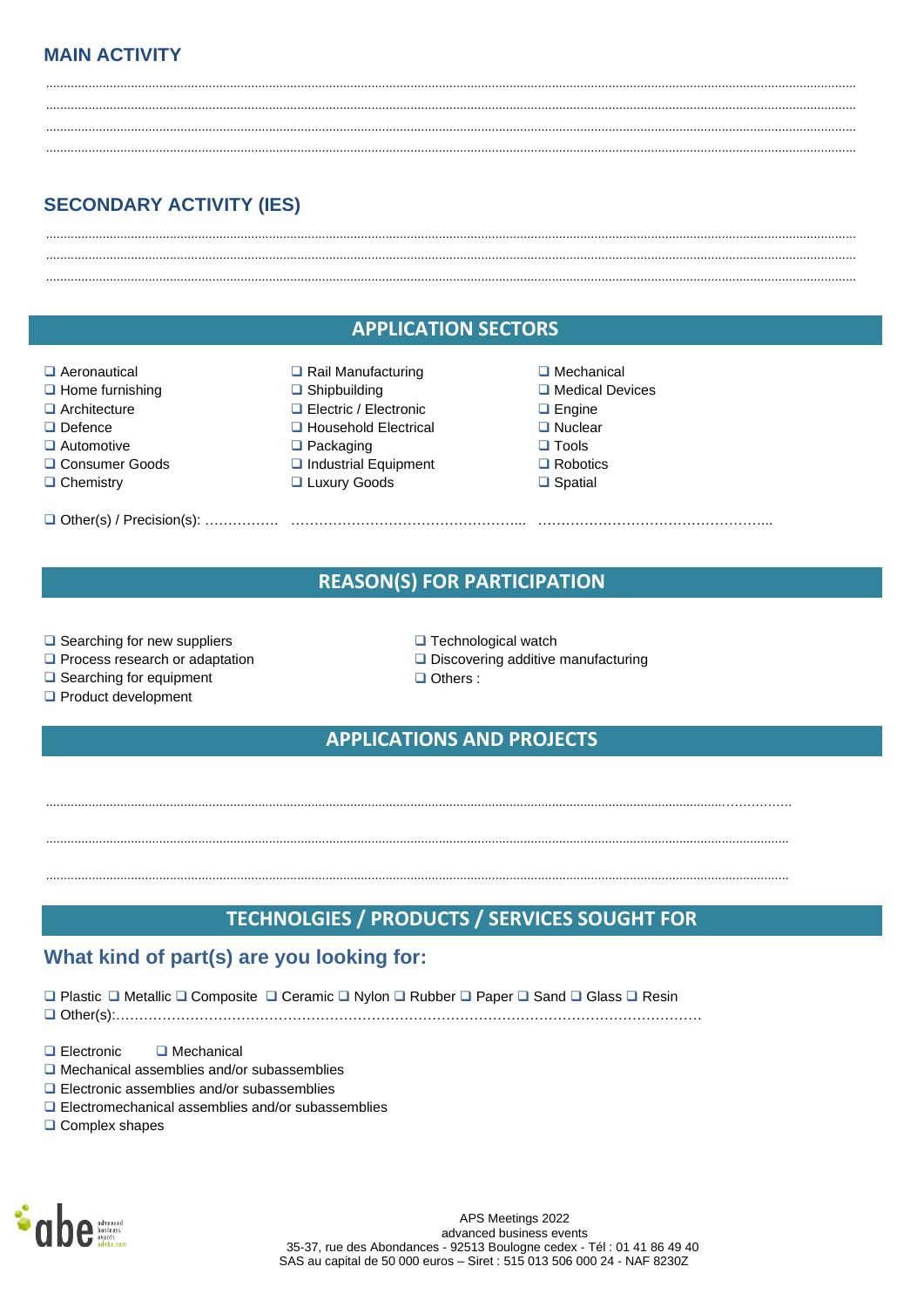Details: ………………………………………………………………………………………………………………………..……………………..… …………………………………………………………………………………………………………………………………………………..……… ………………………………………………………………………………………………………………………………………………….………

# **Types of processes**

| □ SLS (Selective Laser Sintering)           | $\Box$ SLM (Selective Laser Melting)     |
|---------------------------------------------|------------------------------------------|
| $\Box$ FDM (Fused Deposition Modeling)      | $\Box$ SLA (Stereolithography Apparatus) |
| $\Box$ LOM (Laminated Object Manufacturing) | $\Box$ MJM (Multi Jet Modeling)          |
| $\Box$ FTI (Film Transfer Imaging)          | $\Box$ EBM (Electron Beam Melting)       |
|                                             |                                          |

# ❑ **Studies and developments**

| $\Box$ Developing / 3D Modelling | $\square$ Software         |
|----------------------------------|----------------------------|
| $\Box$ Calculations, Sizing      | $\Box$ Virtual prototyping |
| $\Box$ Design                    | $\Box$ Simulation          |
| $\Box$ Eco-Design                | $\Box$ Other (specify) :   |
| $\Box$ Expert knowledge          |                            |
|                                  |                            |

**Details:**

# ❑ **Equipment**

| $\Box$ Machines                             |                                           |
|---------------------------------------------|-------------------------------------------|
| □ SLS (Selective Laser Sintering)           | □ SLM (Selective Laser Melting)           |
| $\Box$ FDM (Fused Deposition Modeling)      | $\Box$ SLA (Stereolithography Apparatus)  |
| $\Box$ LOM (Laminated Object Manufacturing) | <b>MJM</b> (Multi Jet Modeling)           |
| $\Box$ FTI (Film Transfer Imaging)          | $\Box$ <b>EBM</b> (Electron Beam Melting) |
|                                             |                                           |

#### ❑ **Machining centres**

| 3D Scanners |
|-------------|
|             |

#### ❑ **Others / Details :**

# …………………………………………………………………………………………………………………………………………………..………

#### ❑ **Accessories / Peripheral equipment:**

# ❑ **Raw Materials**

| $\Box$ Powders<br>$\Box$ Details : | ⊒ Resins |
|------------------------------------|----------|
| $\Box$ Other :                     |          |
|                                    |          |

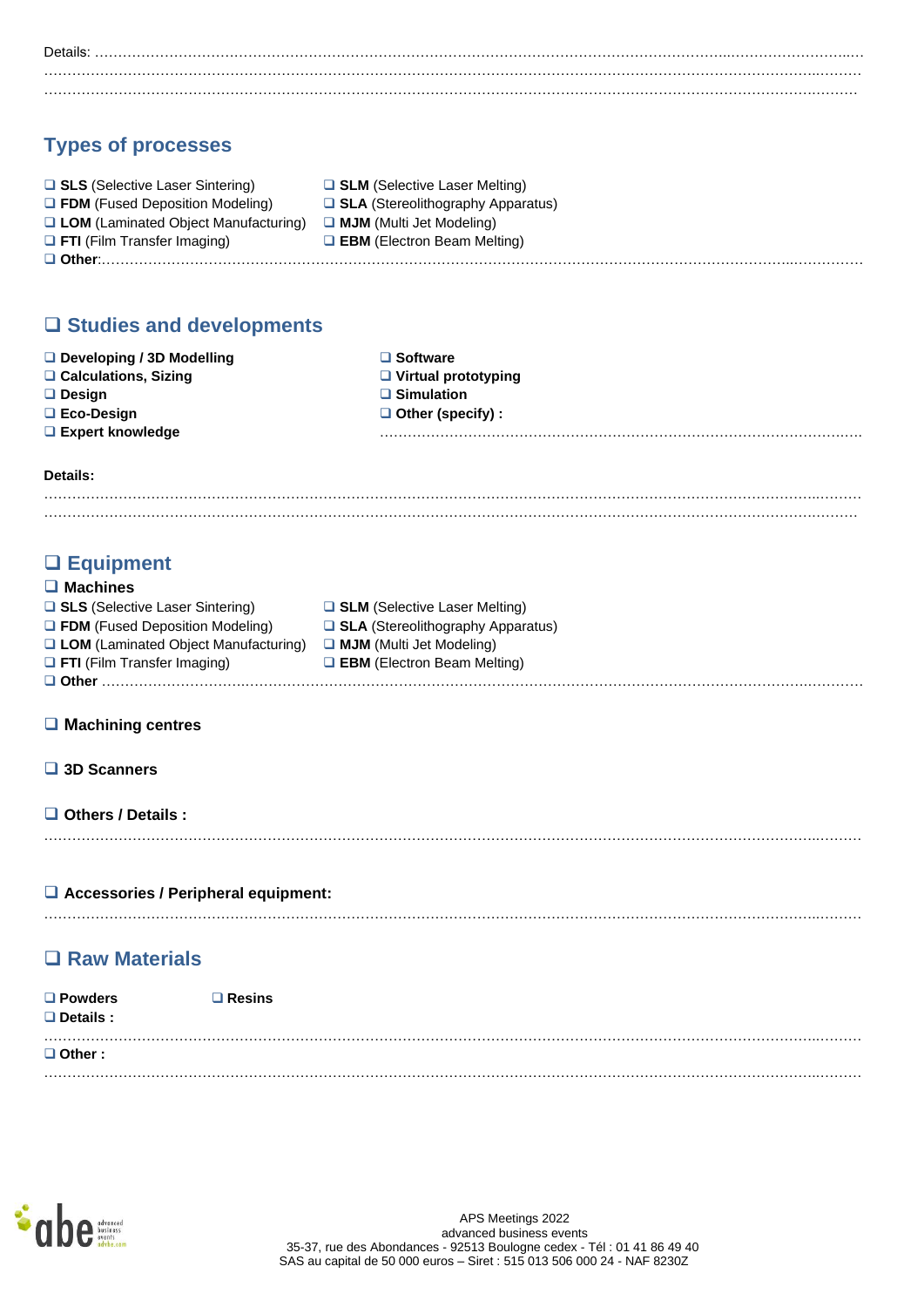# ❑ **Additive Manufacturing**

| $\Box$ Functional parts<br>$\Box$ Other : | $\square$ Tools |
|-------------------------------------------|-----------------|
|                                           | .               |

| $\Box$ Rapid Prototyping<br><b>Types of prototypes:</b><br>$\Box$ Appearance prototype | □ Functional Prototype | $\Box$ Industrialisation Prototype |
|----------------------------------------------------------------------------------------|------------------------|------------------------------------|
| $\Box$ Specify your needs :                                                            |                        |                                    |
|                                                                                        |                        |                                    |
| 1 Finishes:                                                                            |                        |                                    |

# ❑ **Design and manufacturing of rapid tooling and/or Molds:**

**Specify your needs:**

…………………………………………………………………………………………………………………………………………………..………

# ❑ **Production**

| $\Box$ Other:       |
|---------------------|
| Specify your needs: |
|                     |

# ❑ **Laboratory services**

| <b>O</b> Mechanical tests (Specify): <b>www.artical.community.community.community.</b> |
|----------------------------------------------------------------------------------------|
|                                                                                        |
|                                                                                        |

# **Required certifications and approvals:**